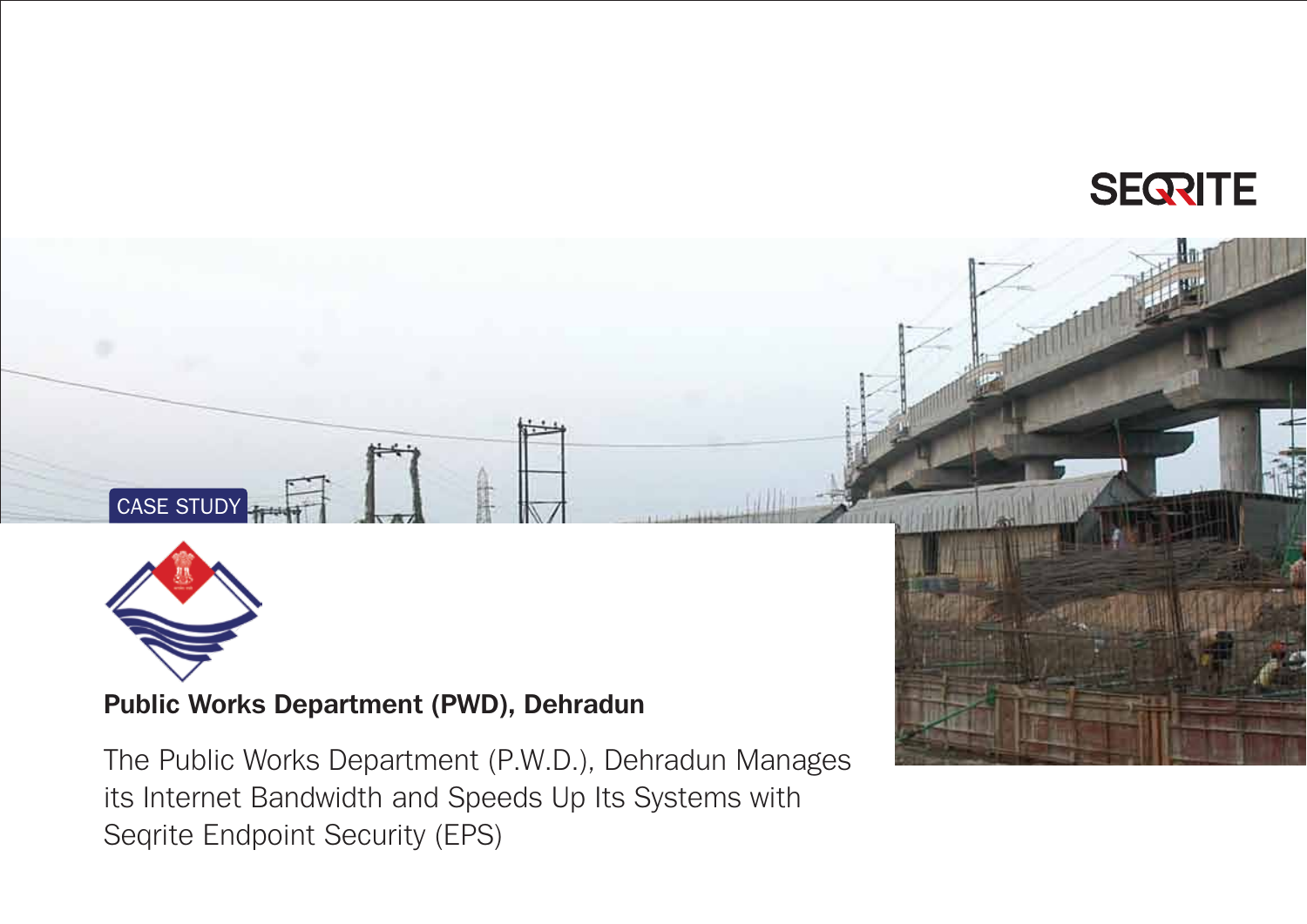

K Now we can easily block all unwanted sites and applications on our systems, thanks to Segrite. Ever-present support is there to help us and we have improved our bandwidth efficiency with Segrite's advanced features.



The Public Works Department (PWD), Dehradun, is part of a legacy that spans over 150 years responsible for construction, maintenance and planning of roads, bridges and government buildings. The strategic location of Uttarakhand bordering China and Nepal and also its religious and tourist appeal enhances the prominence of PWD Dehradun in India.

PWD, Dehradun wanted to limit employees' access to social networking websites during work hours and save network bandwidth. The organization was looking for an effective IT security solution that would address their security concerns on a short notice and ensure timely solutions.

#### **Key Challenges:**

- $\triangleright$  Access to unwanted sites and applications resulting in misuse of organization's bandwidth
- $\triangleright$  Installation of heavy programs led to a slowdown in the speed of networked systems
- $\triangleright$  Lack of a dedicated support mechanism that could answer their IT related issues on a short notice

#### **Solutions by Seqrite:**

- $\triangleright$  Web Filtering restricts access to unwanted sites and preserves the network bandwidth
- $\triangleright$  Application Control blocks categories of applications from functioning within the network
- ▶ 24x7 customer care support and a dedicated Segrite Technical Account Manager

#### **Business Challenge**

After the massive Uttarakhand floods, PWD Dehradun is majorly responsible for rebuilding, construction and maintenance of roads, bridges and government buildings. The strategic location of Uttarakhand bordering China/Tibet and Nepal makes the functioning of PWD Dehradun even more important from the viewpoint of national security.

The organization, however, was facing several IT challenges which disrupted its network frequently. The employees had open access to social networking and other unwanted sites and applications. This resulted in the misuse of the organization's bandwidth. The previous security solution could not effectively monitor and block access to these websites.

Installation of heavy programs led to a slowdown in the speed of networked systems. Also, the organization's security concerns were not addressed in a timely manner.

The IT team within the organization was spending a lot of time addressing and rectifying the damages caused by malware incidents. All these factors hampered the productivity of employees resulting in massive delays in government functioning in Uttarakhand.

PWD, Dehradun could not address these challenges properly owing to a lack of a strong IT policy implementation. The lack of a prompt and dedicated security support mechanism affected their public maintenance work in a major way.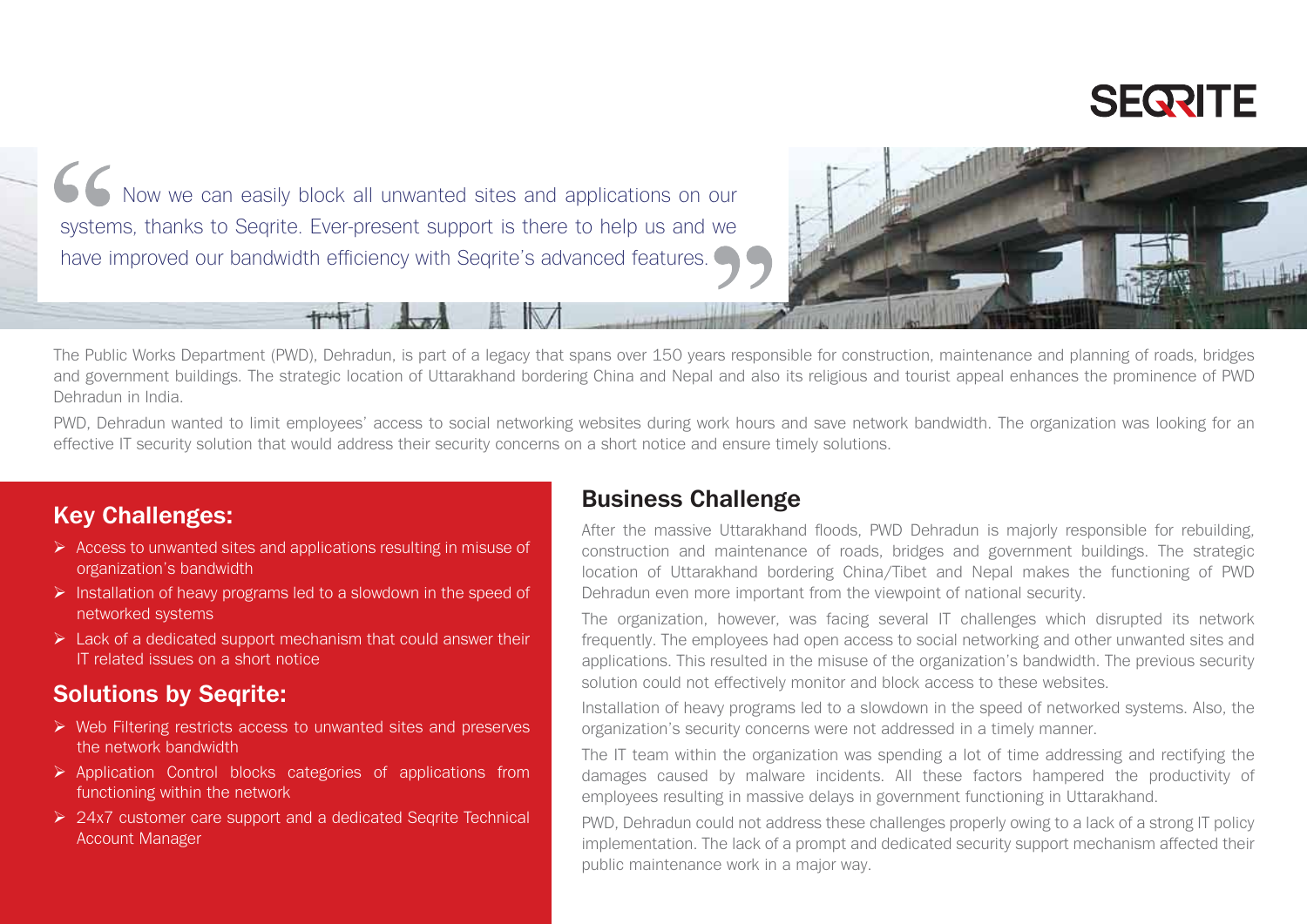



#### **The Seqrite Solution**

PWD Dehradun opted for Seqrite Endpoint Security (EPS). This innovative security solution not only enabled the organization to deploy a robust web security feature, but also reduced security risks with Application Control and Advanced Device Control. PWD found a solution that was not only easy to deploy and use, but also provided them with simplified maintenance with features like Tuneup, Group Redirection and Multiple Update Manager.

Seqrite Endpoint Security (EPS) answered all the key challenges faced by PWD, Dehradun. The primary criterion for changing the previous security solution was to ensure minimum network downtime and increase employee productivity. The robust web security feature helped PWD, Dehradun to restrict the use of social networking and other unwanted sites. It gave them the control to block malware infected, phishing and malicious websites from affecting the systems within the network. With Application Control, PWD got an extensive overview of all authorized and unauthorized applications installed in the network and created IT policies for systems accordingly.

Seqrite Endpoint Security (EPS) was easily deployed into their existing IT infrastructure. A dedicated support manager was assigned to PWD, Dehradun and the government organization receives timely support and solutions to their security concerns.

#### **Business Benefits**

After switching to Seqrite EPS, the speed and performance of PWD systems have shown remarkable improvement. Web Filtering has improved the system performance and there is less network downtime. Employee productivity is effectively diverted to attending emergency situations and responding on-time for maintenance of roads and bridges. This has ensured greater security for the state of Uttarakhand from India's defensive point of view. With uninterrupted network operations, PWD, Dehradun coordinates and monitors the functioning of all its branch offices in Uttarakhand in a more proactive way.